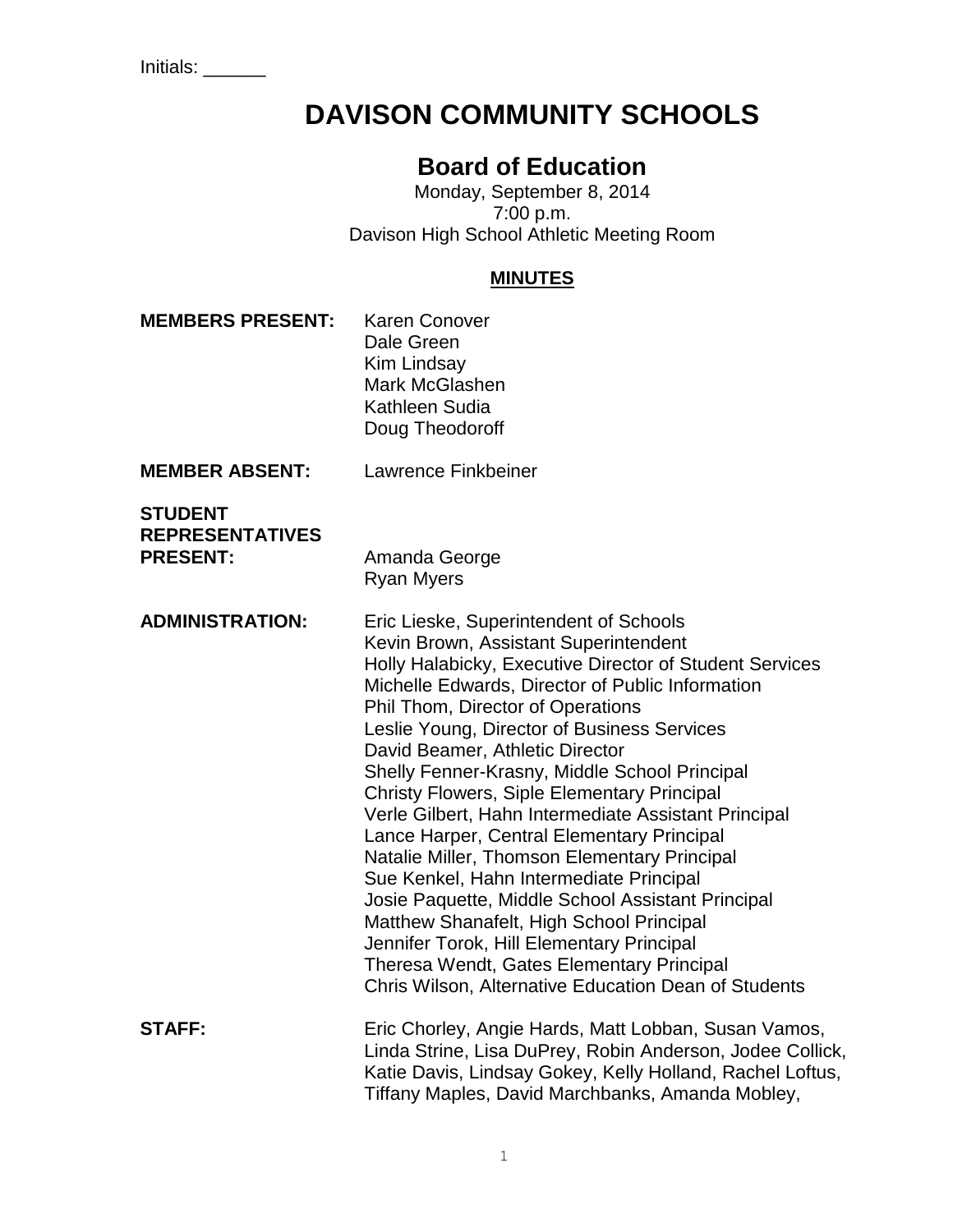Initials: \_\_\_\_\_\_\_\_ September 8, 2014

> Natasha Nivison, Lauren Ross, Crystal Weekley, Joseph Whitman, Kyle Zimmerman

**OTHER GUESTS:** Rachel Wagner, Bree Moore, Steve Hall, Ruth Hall, Catherine Fox, Patty Miller, Chad Miller, Avery Miller, Jennifer Burke, Sarah Miller, Ron Whitman, Colleen Whitman

#### **ORDER OF BUSINESS:**

**CALL TO ORDER:** The regular meeting of the Davison Board of Education was called to order by President Kathleen Sudia at 7:01 pm in the Davison High School Athletic Meeting Room.

**PLEDGE OF ALLEGIANCE:** The pledge of allegiance was led by Principal Torok, members of the Hill Elementary Safety Patrol and their Advisor/Co-Head Teachers Linda Strine and Lisa DuPrey.

**ROLL CALL:** Kathy LaFeldt read the roll. Members present: Karen Conover, Dale Green, Kim Lindsay, Mark McGlashen, Kathleen Sudia and Doug Theodoroff. Member absent: Lawrence Finkbeiner. Student members present: Amanda George and Ryan Myers. The Davison High School Student Board Representatives were welcomed to the Board for the 2014/15 school year by Board President Sudia.

**APPROVAL OF AGENDA**: Moved by Karen Conover, supported by Doug Theodoroff, to approve the agenda as presented. The motion was carried with a vote of 6-yes, 0-no.

**APPROVAL OF CONSENT AGENDA:** Moved by Kim Lindsay, supported by Mark McGlashen, to approve the consent agenda included items 1-4 below:

- 1. **Approval of Minutes:** Approval of the open session minutes for the previous regular meeting of August 11, 2014. Approval of the minutes for committee meetings held since August 11, 2014.
- 2. **Presentation of Bills for Payment:** Approval of payment of bills through August 31:

AP-Pooled Cash: General Fund, DCER Fund, DTV Fund, Food Service Fund, and Student Activity Fund  $$ 1,469,657.76$ 

- 3. **Treasurer's Report:** Approval of Treasurer's Report for the month of August.
- 4. **Monthly Personnel Report:** Approval of personnel activity for the period of August 7, 2014 through September 3, 2014.

The motion was carried with a vote of 6-yes, 0-no.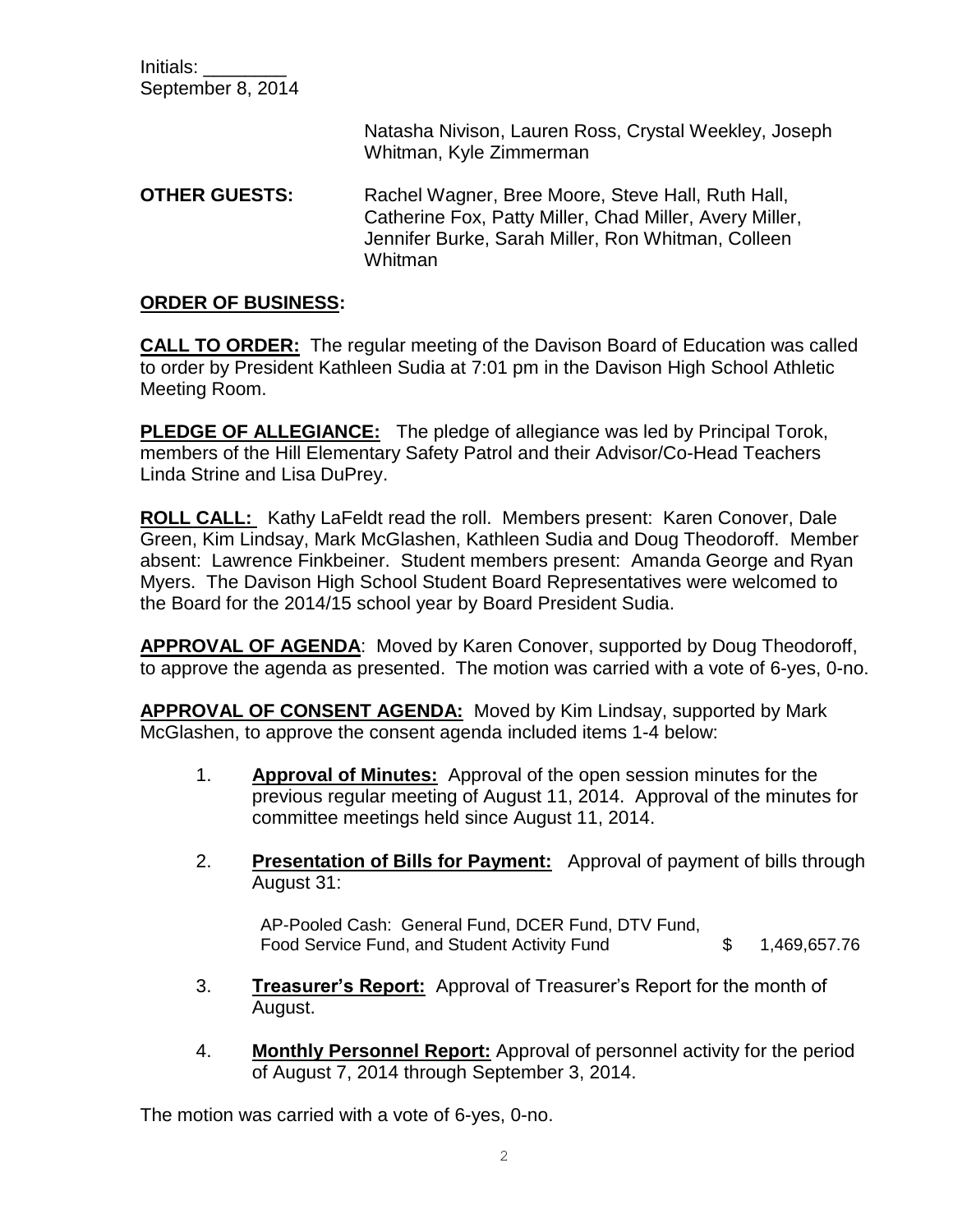# **COMMUNICATIONS:**

#### **Special Presentations:**

- Assistant Superintendent Kevin Brown introduced and welcomed our new, high quality teachers to the district and gave each an opportunity to individually introduce themselves to the Board.
- Assessment Coordinator Eric Chorley provided information regarding the results of the 2014 high school MME/ACT test results and the school's cohort comparisons, MDE Accountability Scorecards, and the district's four-year graduation cohort data.

**From the Public:** Visitors were welcomed and invited to address the Board.

Mr. Joseph Whitman (Hill Elementary physical education/Davison High School math teacher) provided comments related to the evening's Davison High School MME/ACT Test Results presentation in regard to the state's college readiness benchmarks.

**Correspondence:** There was no correspondence to be read.

### **ACTION ITEMS:**

**APPROVAL OF CONTRACT FOR SCHOOL NURSE:** In the past the district has contracted for a school nurse through the Genesee County Health Department and the Genesee Intermediate School District, GISD. Last year we entered into an agreement with the GISD in February and hired school nurse Megan Rule. Due to the increased number of health fragile students the District continues to see a need for a school nurse. Executive Director of Student Services Holly Halabicky provided information regarding the school nurse. A contract between Genesee Intermediate School District (GISD) and Davison Community Schools for a school nurse was presented for approval. Moved by Mark McGlashen, supported by Doug Theodoroff, to approve the GISD contract for a school nurse*.* There was discussion and questions were answered. The motion was carried with a vote of 6-yes, 0-no.

**APPROVAL OF MERIT PAY FOR ADMINISTRATORS:** Michigan Revised School Code 380.1250 requires school districts to establish a method of compensating its administrators and teachers based on performance. This year it has been determined that merit pay for administrators will be paid in an-off scale September payment of \$300.00 per current administrator with an effective or highly effective 2013/2014 evaluation rating. Moved by Karen Conover, supported by Kim Lindsay, to approve the merit pay for all currently employed qualifying administrators**.** The motion was carried with a vote of 6-yes, 0-no.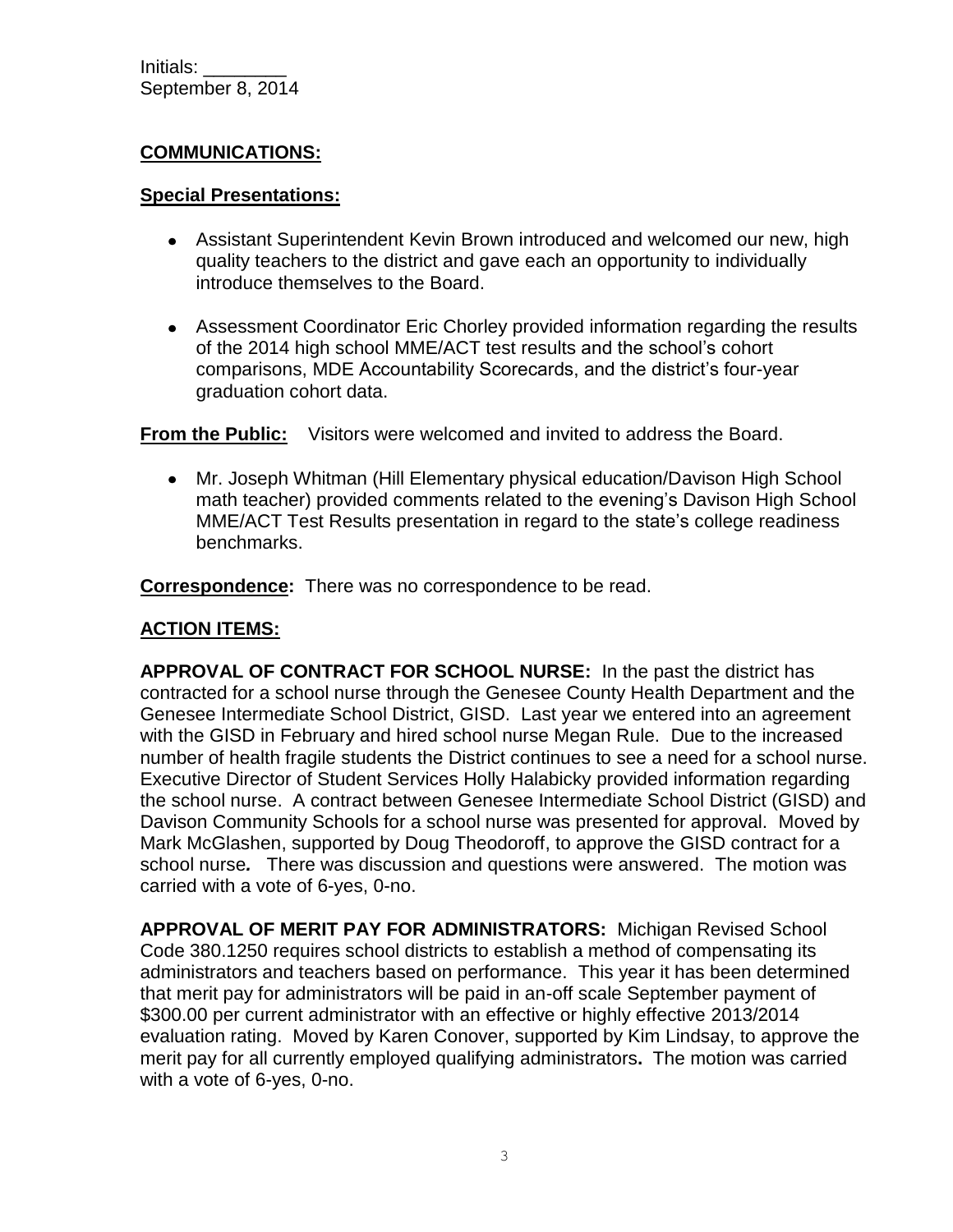Initials: \_\_\_\_\_\_\_\_ September 8, 2014

**APPROVAL OF MERIT PAY FOR TEACHERS:** Michigan Revised School Code 380.125 requires school districts to establish a method of compensating its administrators and teachers based on performance. This year it has been determined that merit pay for current teachers will be paid in an-off scale September payment of \$200.00 per teacher with an effective or highly effective 2013/2014 evaluation rating. Moved by Doug Theodoroff, supported by Mark McGlashen, to approve the merit pay for all currently employed qualifying teachers**.** There was discussion. The motion was carried with a vote of 5-yes, 0-no, 1-abstained by Board Vice President Dale Green due to conflict of interest.

#### **APPROVAL OF ONE-TIME OFF-SCALE PAYMENT TO HOURLY EMPLOYEES:** To

keep with the spirit of encouraging high performance from *all* Davison Community Schools' employees, it has been determined to offer a one-time off-scale September payment to all current regular hourly employees (full/part time) of \$100.00. Moved by Kim Lindsay, supported by Doug Theodoroff, to approve the one-time off-scale payment to all currently employed regular hourly employees**.** There was discussion. The motion was carried with a vote of 5-yes, 0-no, 1-abstained by Board Trustee Mark McGlashen due to conflict of interest.

# **APPOINTMENT OF ADVISORY MEMBER TO DAVISON COMMUNITY**

**ENRICHMENT AND RECREATION.** Each year Davison Township, the City of Davison, and Davison Community Schools are asked to appoint a representative to the Davison Community Enrichment and Recreation program advisory board. Moved by Karen Conover, supported by Doug Theodoroff, to appoint Skip Konkle to serve as the representative for the 2014/2015 school year*.* There was discussion. The motion was carried with a vote of 6-yes, 0-no.

**ACCEPTANCE OF CONTRIBUTIONS:** Moved by Kim Lindsay, supported by Mark McGlashen, to gratefully accept the following contributions and to direct the superintendent to express the Board's gratitude in writing:

- Hank Graff Chevrolet donated 200 bags filled with miscellaneous school supplies for distribution to students needing such supplies. Principals will distribute as appropriate.
- Applebees of Davison is hosting football team dinners every Wednesday before home games for the players and coaches. Each player will receive a complete dinner for \$2 each evening. To show support, the Applebees staff will be donning Davison jerseys and spirit wear at the team dinners as well as on game nights.

There was discussion. The motion was carried with a vote of 6-yes, 0-no.

#### **INFORMATIONAL ITEMS:**